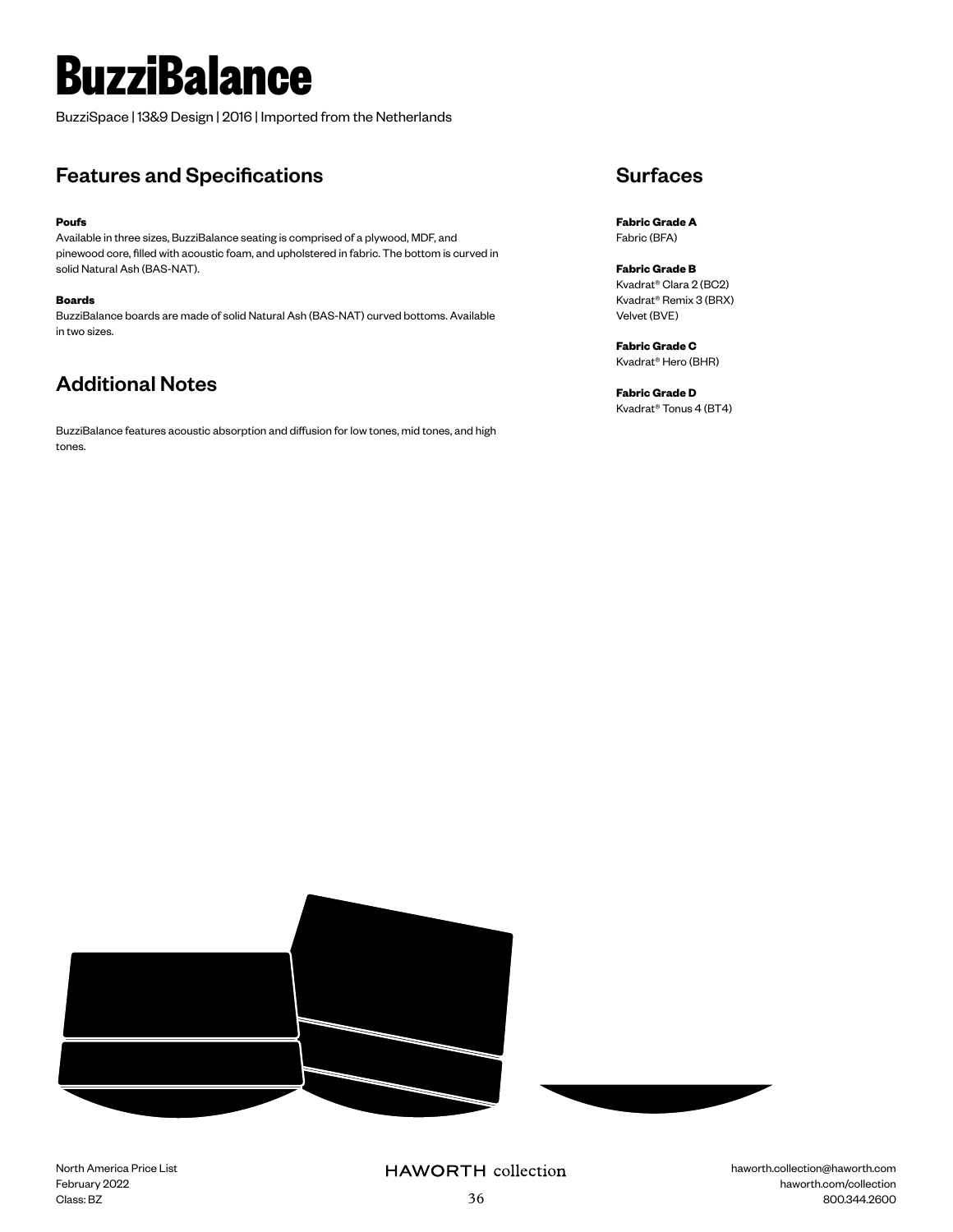# **BuzziBalance**

BuzziSpace | 13&9 Design | 2016 | Imported from the Netherlands

### **To order, specify:**

- 1. Product number
- 2. Upholstery and color

| D: 22.05"<br>W: 22.05"<br>560mm<br>560mm<br>H: 14.96"<br>SH: 14.96"<br>380mm<br>380mm |                                   |                            |                                 | SØ: 22.05<br>560mm         |                            |
|---------------------------------------------------------------------------------------|-----------------------------------|----------------------------|---------------------------------|----------------------------|----------------------------|
| <b>Low Small Pouf</b>                                                                 | <b>Number</b>                     | <b>Grade A</b>             | <b>Grade B</b>                  | <b>Grade C</b>             | <b>Grade D</b>             |
| Fabric                                                                                | HCBZ-BAP1-2                       | 2,433.00                   | 2,521.00                        | 2,553.00                   | 2,574.00                   |
| D: 22.05"<br>W: 22.05"<br>560mm<br>560mm<br>H: 18.31"<br>SH: 18.31"<br>465mm<br>465mm |                                   |                            |                                 | SØ: 22.05"<br>560mm        |                            |
| <b>High Small Pouf</b>                                                                | <b>Number</b>                     | <b>Grade A</b>             | <b>Grade B</b>                  | <b>Grade C</b>             | <b>Grade D</b>             |
| Fabric<br>D: 38.58"<br>980mm<br>SH: 14.96"<br>H: 14.96"<br>380mm<br>380mm             | HCBZ-BAP2-2<br>W: 38.58"<br>980mm | 2,640.00                   | 2,770.00<br>SØ: 38.58"<br>980mm | 2,823.00                   | 2,853.00                   |
| <b>Large Pouf</b><br>Fabric                                                           | <b>Number</b><br>HCBZ-BAP3-2      | <b>Grade A</b><br>4,684.00 | <b>Grade B</b><br>4,870.00      | <b>Grade C</b><br>4,946.00 | <b>Grade D</b><br>4,987.00 |